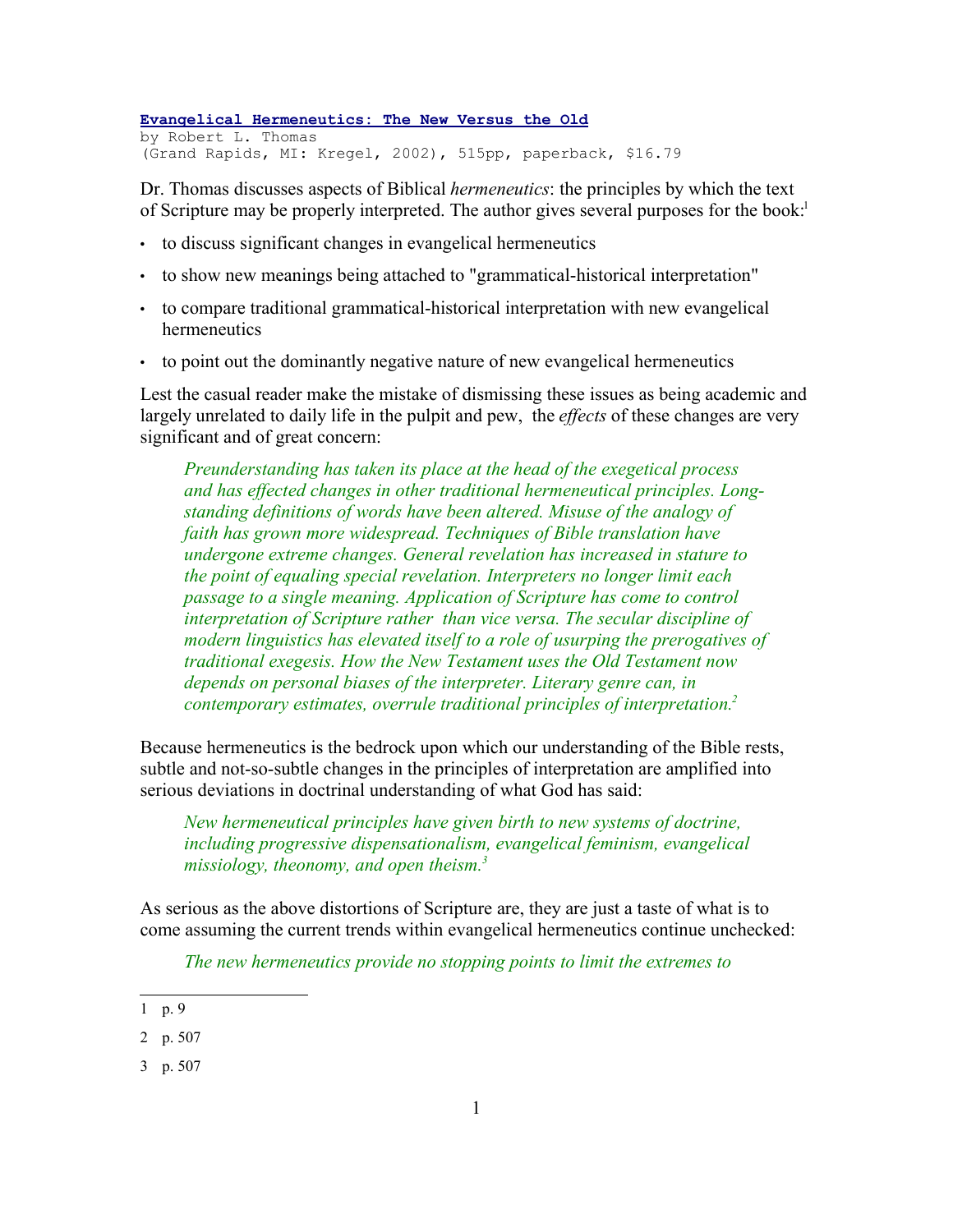*which individual personal inclinations may go in fostering new teachings allegedly derived from Scripture. For example, as this is written, a new evangelical system of interpretation is emerging to support a homosexual lifestyle from the Bible! 4*

The material in the book is divided into two major sections: (1) The Role of Revisionist Hermeneutics in Altering Interpretive Principles, and (2) The Role of Revisionist Hermeneutics in Fostering New Doctrines. The relationship between these two topics cannot be overemphasized: modern doctrinal drift can be traced directly back to changes in the foundations of hermeneutics. Thus, anyone who is interested in doctrinal purity would do well to become familiar with the dangerous trends Thomas documents.

Thomas devotes 10 chapters to describe ways in which traditional interpretive principles have been altered, such as: the integration of preunderstanding into hermeneutics, the misuse of the analogy of faith (scripture interprets scripture), the rise of dynamic equivalence as a preferred means of translation, the abandonment of the principle of single meaning, confusing application with hermeneutics, and the use of literary genre to override hermeneutical principles in the gospels and Revelation. Each topic is treated in considerable detail including a helpful tabular summary of the salient points discussed. This reviewer found the chapters on the principle of single meaning and the New Testament use of the Old Testament to be particularly useful--especially by illustrating the varied approaches taken by different interpreters and analyzing their weaknesses.

The second half of the book comprises an additional 6 chapters which discuss the symptoms resulting from the departure from traditional historical grammatical hermeneutics documented in the first half. Thomas (with help from Paul W. Felix) examines the hermeneutics employed by progressive dispensationalism, evangelical feminism, evangelical missiology, theonomy, and open theism. In each case, the doctrinal deviations--which most will find alarming--can be traced back to a shift in the foundation of hermeneutics. This is not surprising since the groups involved all consider themselves "evangelical" and consider (for the most part) Scripture to be the Word of God. *If we all have the same text and all believe it is authoritative, then whence the different theology?* The answer is found in *hermeneutics*: the principles by which we interpret the text! Subtle and not-so-subtle differences in our hermeneutical principles result in large differences in what we see the Scriptures to be teaching. It is like the jetliner which veers off course by one degree after taking to the air. Initially, it is not far from its predicted track to the destination. But after a few hours, it is many miles off-course. So it is with hermeneutics--which is why this topic is of foundational importance to reading and interpreting Scripture.

Many of the problems which Dr. Thomas examines in this work have a common theme- an increasing elevation of the place of *man* and a corresponding denigration of the place of *God* in the theology and practice of the church. The elevation of cultural uniqueness in the field of missiology, the emphasis of uncertainty of meaning by linguistics, and the desire of interpreters to place emphasis on the subjectivity of the interpreter rather than

<sup>4</sup> p. 508